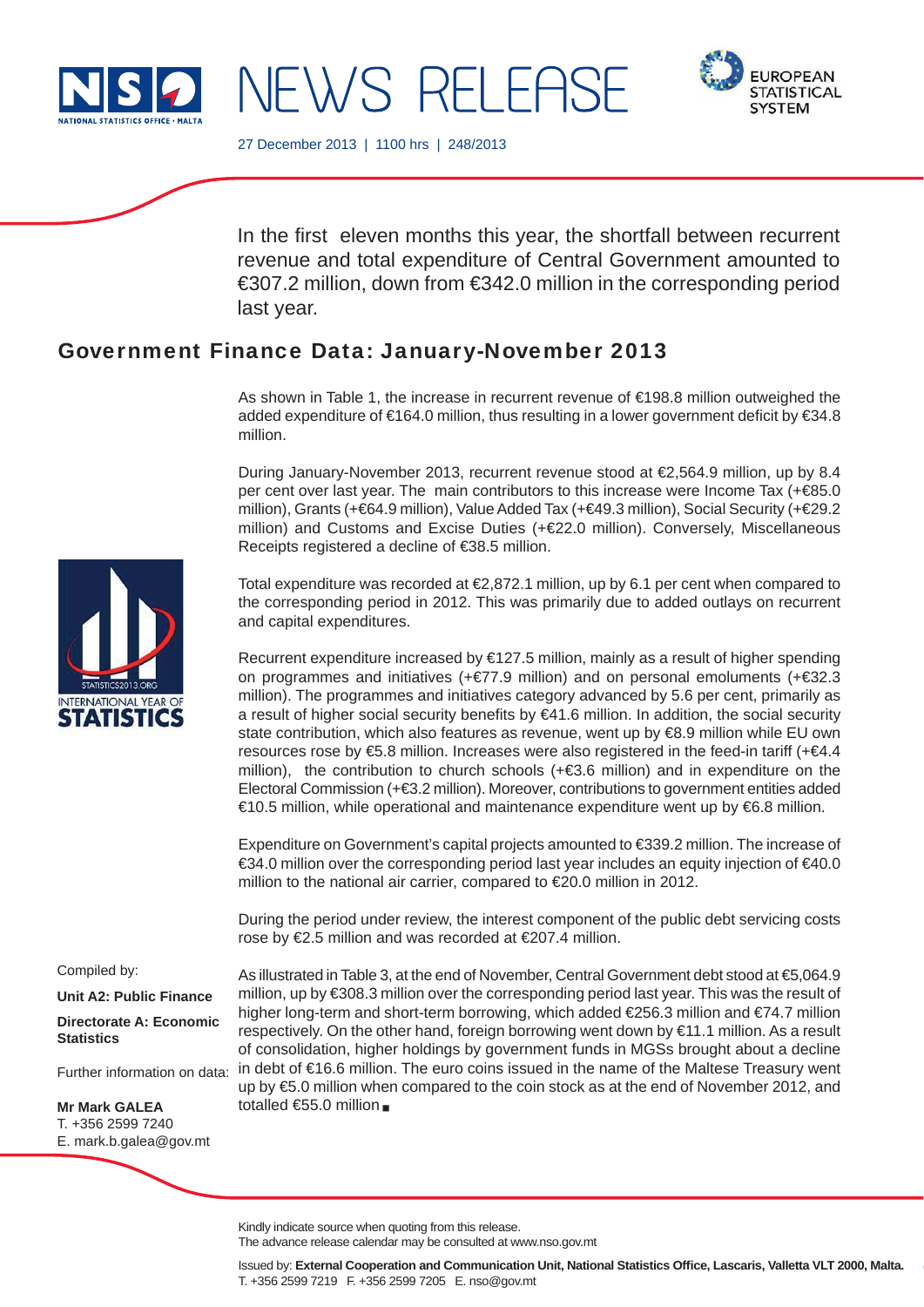### **Table 1. Government finance data: year-to-date**

|                                     | Jan-Nov    | Jan-Nov    | Jan-Nov    | Jan-Nov 2013/Jan-Nov 2012 |          |
|-------------------------------------|------------|------------|------------|---------------------------|----------|
| <b>Description</b>                  | 2011       | 2012       | 2013       | <b>Absolute</b><br>Change | % change |
|                                     | €000       |            |            |                           |          |
| <b>Recurrent Revenue</b>            | 2,234,027  | 2,366,048  | 2,564,857  | 198,809                   | 8.4      |
| of which:                           |            |            |            |                           |          |
| Grants                              | 61,271     | 75,299     | 140,167    | 64,868                    |          |
| <b>Customs and Excise</b>           | 179,334    | 145,153    | 167,192    | 22,039                    |          |
| Value added Tax                     | 491,050    | 501,799    | 551,058    | 49,259                    |          |
| Income Tax                          | 620,684    | 718,680    | 803,712    | 85,032                    |          |
| Social Security                     | 494,033    | 513,939    | 543,141    | 29,202                    |          |
| Others                              | 387,657    | 411,178    | 359,587    | $-51,591$                 |          |
|                                     |            |            |            |                           |          |
| <b>Total Expenditure</b>            | 2,512,271  | 2,708,072  | 2,872,083  | 164,011                   | 6.1      |
| consisting of:                      |            |            |            |                           |          |
| Recurrent Expenditure               | 2,070,319  | 2,198,019  | 2,325,495  | 127,477                   | 5.8      |
| of which:                           |            |            |            |                           |          |
| Education                           | 125,519    | 132,068    | 153,302    | 21,234                    |          |
| Social Security (benefits)          | 671,504    | 714,121    | 755,738    | 41,617                    |          |
| <b>Others</b>                       | 1,273,297  | 1,351,830  | 1,416,455  | 64,625                    |          |
|                                     |            |            |            |                           |          |
| <b>Interest Payments</b>            | 192,745    | 204,830    | 207,368    | 2,537                     | 1.2      |
| Capital Expenditure                 | 249,207    | 305,223    | 339,220    | 33,997                    | 11.1     |
| of which:                           |            |            |            |                           |          |
| Productive Investment               | 47,287     | 76,485     | 86,554     | 10,069                    |          |
| Infrastructure                      | 158,303    | 183,209    | 201,921    | 18,712                    |          |
| Social                              | 43,617     | 45,529     | 50,745     | 5,216                     |          |
|                                     |            |            |            |                           |          |
| <b>Balance of recurrent revenue</b> |            |            |            |                           |          |
| and total expenditure               | $-278,243$ | $-342,024$ | $-307,226$ | 34,798                    | $-10.2$  |
| <b>Financial Transactions</b>       |            |            |            |                           |          |
| consisting of:                      |            |            |            |                           |          |
| Revenue                             |            |            |            |                           |          |
| Loans                               | 569,598    | 650,569    | 629,302    | $-21,268$                 |          |
| Repayment of Loans                  | 0          | 52,000     | 30         | $-51,970$                 |          |
| Receipts from Sale of Shares        | 0          | 0          | 0          | 0                         |          |
| Other extraordinary receipts        | 9,622      | 28,425     | 28,380     | $-45$                     |          |
| Expenditure                         |            |            |            |                           |          |
| Contribution to Sinking Fund        | 6,891      | 5,787      | 5,661      | $-126$                    |          |
| <b>Equity Acquisition</b>           | 0          | 34,392     | 25,510     | $-8,882$                  |          |
| Repayment of Loan                   | 128,117    | 349,305    | 370,194    | 20,889                    |          |
| Loans                               | 77,119     | 52,000     | 0          | $-52,000$                 |          |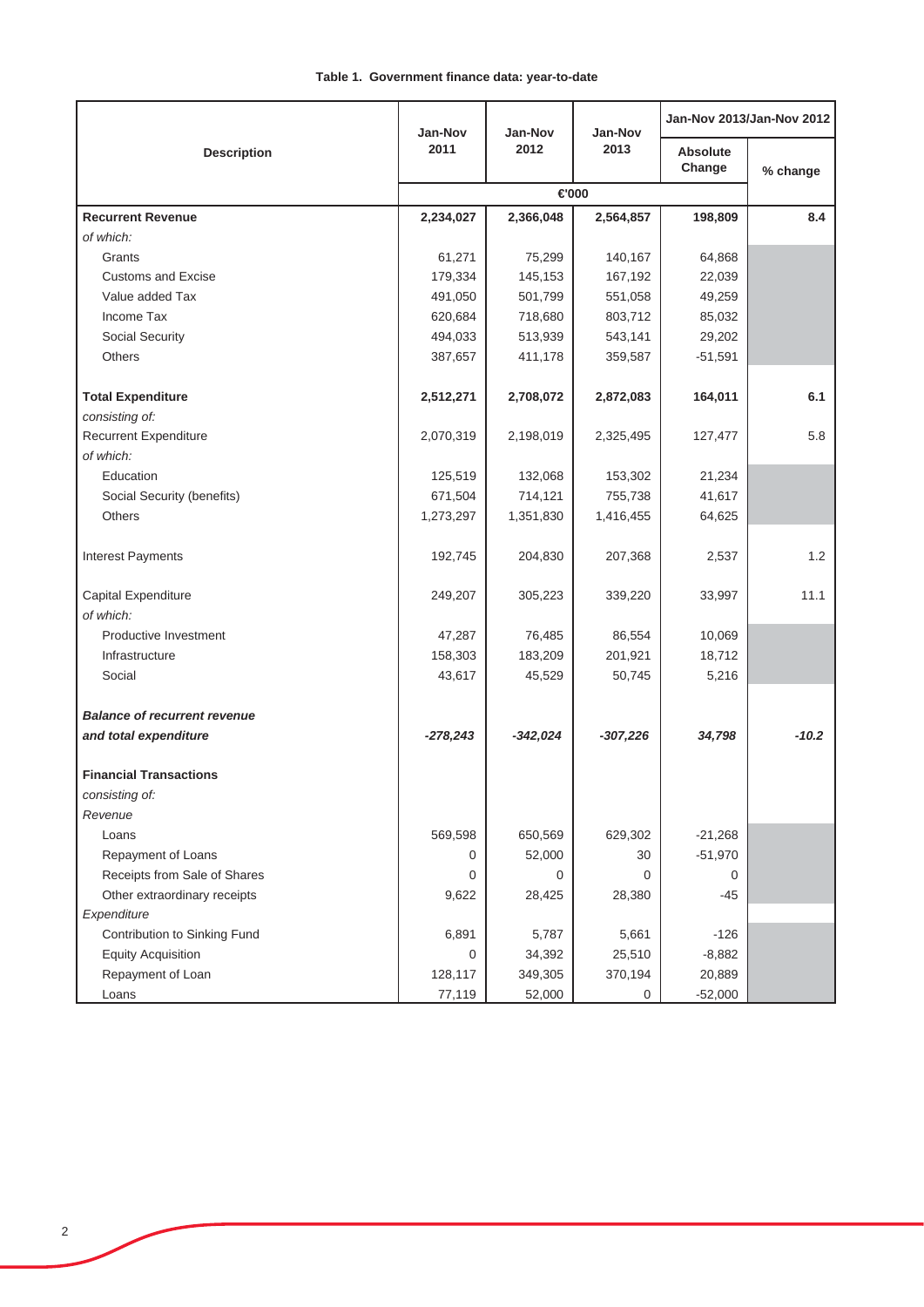## **Table 2. Government finance data: monthly**

| <b>Description</b>                  | <b>November</b> | <b>November</b> | <b>November</b>     | Nov 2013/Nov 2012  |          |
|-------------------------------------|-----------------|-----------------|---------------------|--------------------|----------|
|                                     | 2011<br>2012    |                 | 2013                | Absolute<br>Change | % change |
|                                     |                 |                 |                     |                    |          |
| <b>Recurrent Revenue</b>            | 258,266         | 227,392         | 248,756             | 21,365             | 9.4      |
| of which:                           |                 |                 |                     |                    |          |
| Grants                              | 1,136           | 203             | 13,320              | 13,118             |          |
| <b>Customs and Excise</b>           | 22,782          | 13,616          | 11,197              | $-2,419$           |          |
| Value added Tax                     | 94,051          | 78,586          | 96,090              | 17,504             |          |
| Income Tax                          | 56,247          | 46,139          | 54,414              | 8,275              |          |
| Social Security                     | 47,502          | 49,425          | 49,486              | 61                 |          |
| Others                              | 36,548          | 39,423          | 24,249              | $-15,173$          |          |
| <b>Total Expenditure</b>            | 246,937         | 246,900         | 270,331             | 23,430             | 9.5      |
| consisting of:                      |                 |                 |                     |                    |          |
| <b>Recurrent Expenditure</b>        | 190,014         | 192,757         | 216,523             | 23,766             | 12.3     |
| of which:                           |                 |                 |                     |                    |          |
| Education                           | 11,592          | 10,709          | 13,201              | 2,492              |          |
| Social Security (benefits)          | 58,327          | 60,777          | 75,112              | 14,335             |          |
| Others                              | 120,095         | 121,271         | 128,210             | 6,939              |          |
| <b>Interest Payments</b>            | 16,718          | 19,202          | 18,334              | -868               | $-4.5$   |
| Capital Expenditure                 | 40,206          | 34,941          | 35,473              | 532                | 1.5      |
| of which:                           |                 |                 |                     |                    |          |
| Productive Investment               | 7,304           | 5,016           | 4,467               | $-549$             |          |
| Infrastructure                      | 30,482          | 25,709          | 21,934              | $-3,776$           |          |
| Social                              | 2,420           | 4,216           | 9,073               | 4,857              |          |
| <b>Balance of recurrent revenue</b> |                 |                 |                     |                    |          |
| and total expenditure               | 11,329          | $-19,509$       | $-21,575$           | $-2,066$           | 10.6     |
| <b>Financial Transactions</b>       |                 |                 |                     |                    |          |
| consisting of:                      |                 |                 |                     |                    |          |
| Revenue                             |                 |                 |                     |                    |          |
| Loans                               | 167,988         | 139,988         | 179,981             | 39,993             |          |
| Repayment of Loans                  | 0               | 52,000          | 0                   | $-52,000$          |          |
| Receipts from Sale of Shares        | 0               | 0               | 0                   | 0                  |          |
| Other extraordinary receipts        | 0               | 0               | 0                   | 0                  |          |
| Expenditure                         |                 |                 |                     |                    |          |
| Contribution to Sinking Fund        | 0               | 0               | 0                   | 0                  |          |
| <b>Equity Acquisition</b>           | 0               | 0               | 0                   | 0                  |          |
| Repayment of Loan                   | 0               | 0               | 82                  | 82                 |          |
| Loans                               | $\Omega$        | 52,000          | $\mathsf{O}\xspace$ | $-52,000$          |          |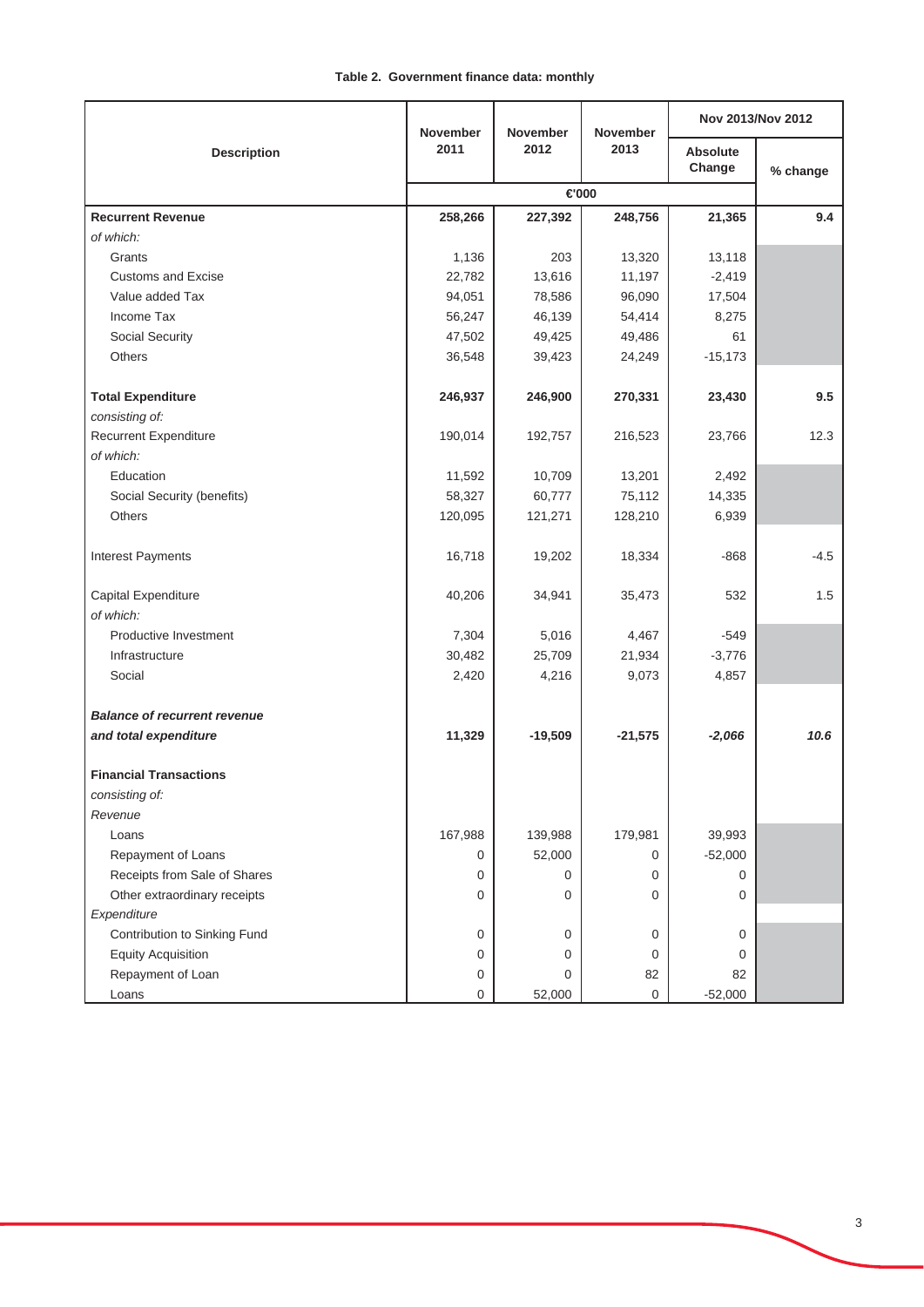#### **Table 3. Government debt**

|                                               | <b>November</b><br>2011 | <b>November</b><br>2012 | <b>November</b><br>2013 | Nov 2013/Nov 2012  |          |
|-----------------------------------------------|-------------------------|-------------------------|-------------------------|--------------------|----------|
| <b>Description</b>                            |                         |                         |                         | Absolute<br>Change | % change |
|                                               | €000                    |                         |                         |                    |          |
| <b>Gross Government Debt</b>                  | 4,555,687               | 4,756,594               | 5,064,877               | 308,283            | 6.5      |
| of which:                                     |                         |                         |                         |                    |          |
| <b>Treasury Bills</b>                         | 325,348                 | 253,612                 | 328,350                 | 74,738             |          |
| Government Stock                              | 4,056,262               | 4,356,967               | 4,613,233               | 256,266            |          |
| Foreign Loans Outstanding                     | 77,351                  | 64,639                  | 53,537                  | $-11,102$          |          |
| Domestic Loans with Commercial Banks          | 56,379                  | 56,379                  | 56,379                  | 0                  |          |
| MGSF investments in Government Debt           | $-4,341$                | $-25.055$               | -41.645                 | $-16,590$          |          |
| Euro Coins issued in the name of the Treasury | 44.689                  | 50,053                  | 55,024                  | 4,971              |          |

Source: Central Bank of Malta

|                                             | <b>Jan-Nov</b> | Jan-Nov   | <b>Jan-Nov</b> |                           | <b>Jan-Nov 2013/</b><br><b>Jan-Nov 2012</b> |
|---------------------------------------------|----------------|-----------|----------------|---------------------------|---------------------------------------------|
| <b>Description</b>                          | 2011           | 2012      | 2013           | <b>Absolute</b><br>Change | % change                                    |
|                                             |                |           |                |                           |                                             |
| Revenue                                     |                |           |                |                           |                                             |
| <b>Customs and Excise Duties</b>            | 179,334        | 145,153   | 167,192        | 22,039                    |                                             |
| Licences, Taxes and Fines                   | 210,247        | 211,290   | 202,853        | $-8,436$                  |                                             |
| Income Tax                                  | 620.684        | 718,680   | 803,712        | 85,032                    |                                             |
| Value added Tax                             | 491,050        | 501,799   | 551,058        | 49,259                    |                                             |
| Fees of Office                              | 33,510         | 30,286    | 31,896         | 1,611                     |                                             |
| Reimbursements                              | 26,688         | 23,946    | 21,026         | $-2,921$                  |                                             |
| <b>Public Corporations</b>                  | $\Omega$       | 0         | $\Omega$       | 0                         |                                             |
| Central Bank of Malta                       | 48,000         | 42,000    | 48,000         | 6,000                     |                                             |
| Rents                                       | 24,063         | 21,707    | 20,850         | $-856$                    |                                             |
| Dividends on Investment                     | 10,699         | 15,301    | 10,958         | $-4,343$                  |                                             |
| Repayment of and Interest on loans          | 1,174          | 6,480     | 2,362          | $-4,118$                  |                                             |
| Social Security                             | 494,033        | 513,939   | 543,141        | 29,202                    |                                             |
| Grants                                      | 61,271         | 75,299    | 140,167        | 64,868                    |                                             |
| Miscellaneous Receipts                      | 33,276         | 60,169    | 21,642         | $-38,527$                 |                                             |
| <b>Total Recurrent Revenue</b>              | 2,234,027      | 2,366,048 | 2,564,857      | 198,809                   | 8.4                                         |
| Receipts from Sale of Shares                | 0              | 0         | $\Omega$       | $\Omega$                  |                                             |
| Other extraordinary receipts                | 9,622          | 28,425    | 28,380         | $-45$                     |                                             |
| Loans                                       | 569,598        | 650,569   | 629,302        | $-21,268$                 |                                             |
| Repayment of Loans                          | 0              | 52,000    | 30             | $-51,970$                 |                                             |
| <b>Total Non-recurrent Revenue</b>          | 579,219        | 730,994   | 657,712        | $-73,283$                 |                                             |
| <b>Total Revenue</b>                        | 2,813,247      | 3,097,043 | 3,222,569      | 125,526                   | 4.1                                         |
|                                             |                |           |                |                           |                                             |
| <b>Recurrent Expenditure</b>                |                |           |                |                           |                                             |
| <b>Personal Emoluments</b>                  | 492,672        | 510,776   | 543,078        | 32,302                    |                                             |
| Operational and Maintenance Expenditure     | 98,733         | 104,649   | 111,486        | 6,837                     |                                             |
| Programmes and Initiatives                  | 1,300,083      | 1,389,825 | 1,467,700      | 77,876                    |                                             |
| <b>Contributions to Government Entities</b> | 178,831        | 192,768   | 203,231        | 10,462                    |                                             |
| <b>Total Recurrent Expenditure</b>          | 2,070,319      | 2,198,019 | 2,325,495      | 127,477                   | 5.8                                         |

# **Table 4. Revenue/Expenditure categories: year-to-date**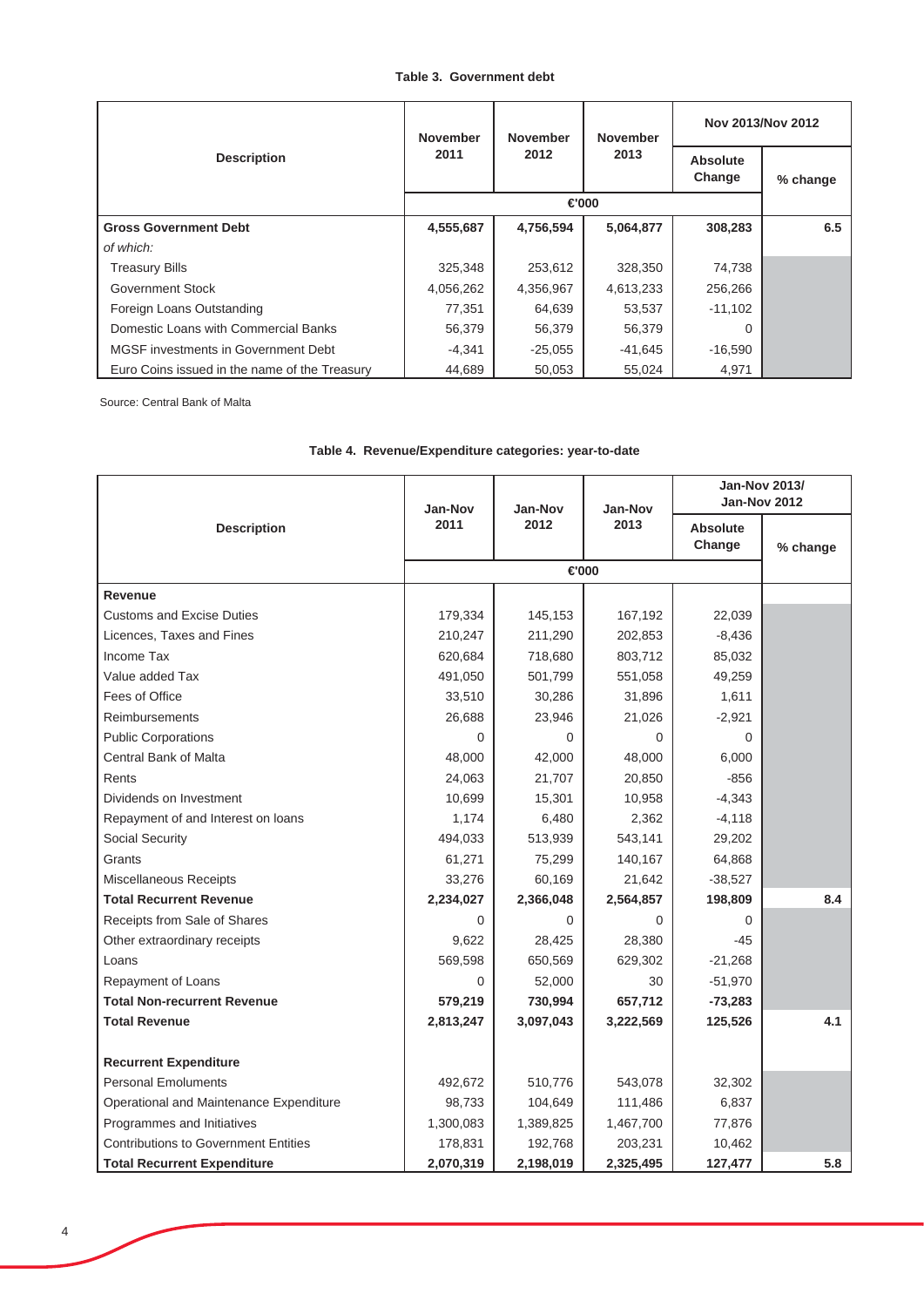|  | Table 5. Revenue/Expenditure categories: monthly |  |  |
|--|--------------------------------------------------|--|--|
|--|--------------------------------------------------|--|--|

|                                             | <b>November</b><br>2011<br>2012 | <b>November</b> | <b>November</b><br>2013 | Nov 2013/Nov 2012         |          |
|---------------------------------------------|---------------------------------|-----------------|-------------------------|---------------------------|----------|
| <b>Description</b>                          |                                 |                 |                         | <b>Absolute</b><br>Change | % change |
|                                             |                                 | €000            |                         |                           |          |
| <b>Revenue</b>                              |                                 |                 |                         |                           |          |
| <b>Customs and Excise Duties</b>            | 22,782                          | 13,616          | 11,197                  | $-2,419$                  |          |
| Licences, Taxes and Fines                   | 20,314                          | 19,191          | 13,395                  | $-5,796$                  |          |
| Income Tax                                  | 56,247                          | 46,139          | 54,414                  | 8,275                     |          |
| Value added Tax                             | 94,051                          | 78,586          | 96,090                  | 17,504                    |          |
| Fees of Office                              | 3,796                           | 4,651           | 4,394                   | $-257$                    |          |
| Reimbursements                              | 2,485                           | 2,062           | 1,971                   | -91                       |          |
| <b>Public Corporations</b>                  | $\Omega$                        | 0               | 0                       | $\Omega$                  |          |
| Central Bank of Malta                       | $\Omega$                        | 0               | 0                       | 0                         |          |
| Rents                                       | 2,974                           | 1,462           | 934                     | $-528$                    |          |
| Dividends on Investment                     | 0                               | 1,060           | 0                       | $-1,060$                  |          |
| Repayment of and Interest on loans          | 3                               | 5,910           | 3                       | $-5,907$                  |          |
| Social Security                             | 47,502                          | 49,425          | 49,486                  | 61                        |          |
| Grants                                      | 1,136                           | 203             | 13,320                  | 13,118                    |          |
| Miscellaneous Receipts                      | 6,975                           | 5,087           | 3,551                   | $-1,536$                  |          |
| <b>Total Recurrent Revenue</b>              | 258,266                         | 227,392         | 248,756                 | 21,365                    | 9.4      |
| Receipts from Sale of Shares                | $\Omega$                        | 0               | 0                       | $\Omega$                  |          |
| Other extraordinary receipts                | $\Omega$                        | 0               | 0                       | 0                         |          |
| Loans                                       | 167,988                         | 139,988         | 179,981                 | 39,993                    |          |
| Repayment of Loans                          | 0                               | 0               | 0                       | $\Omega$                  |          |
| <b>Total Non-recurrent Revenue</b>          | 167,988                         | 191,988         | 179,981                 | $-12,007$                 |          |
| <b>Total Revenue</b>                        | 426,254                         | 419,379         | 428,737                 | 9,358                     | 2.2      |
| <b>Recurrent Expenditure</b>                |                                 |                 |                         |                           |          |
| <b>Personal Emoluments</b>                  | 43,633                          | 45,133          | 44,651                  | $-482$                    |          |
| Operational and Maintenance Expenditure     | 9,511                           | 5,974           | 10,937                  | 4,963                     |          |
| Programmes and Initiatives                  | 123,079                         | 124,530         | 141,320                 | 16,790                    |          |
| <b>Contributions to Government Entities</b> | 13,791                          | 17,120          | 19,615                  | 2,495                     |          |
| <b>Total Recurrent Expenditure</b>          | 190,014                         | 192,757         | 216,523                 | 23,766                    | 12.3     |